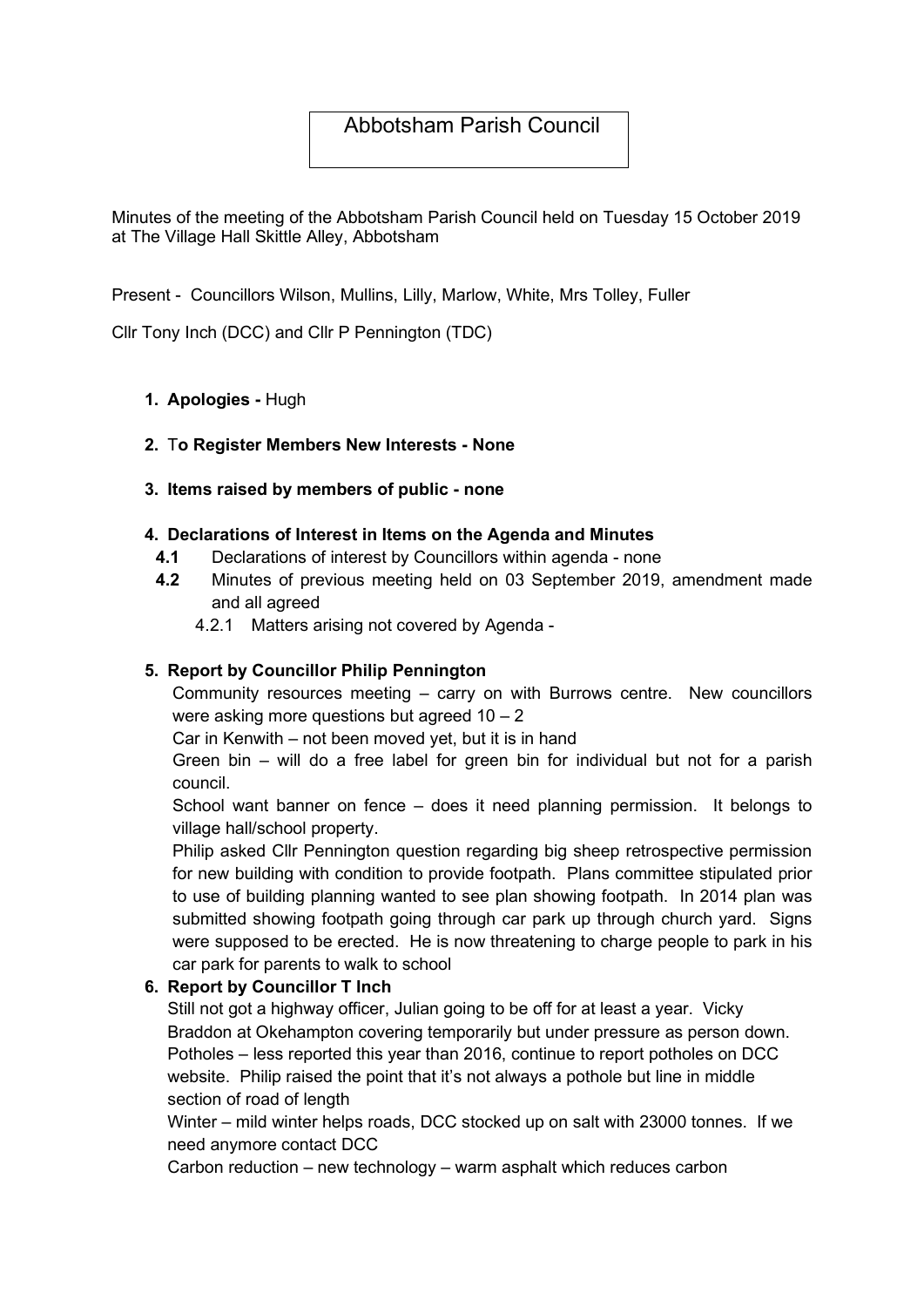Lots of roads have had resurfacing.

Budget soon to be notified. Government will provide £13million if DCC put up council by 2%. Children services stretched with 750 in care. Schools given more cash - £4000 to each primary and £5000 to each secondary On holiday from 30 October to 3 November

7. Discussion with Representative from The Big Sheep Not present

## 8. Planning

- 8.1 1/0415/2019/FUL Variation of condition 5 of planning permission 1/0088/2012/FUL and 1/0518/2011/FUL to allow cave structure to be used as holiday accommodation (C3), Ocean Kave, Cornborough Road, Westward Ho! – only written justification provided. Still not a plan. Original permission in 2010, wedding cave in AONB, eventually went through because of low impact and not a residential use. Farm buildings and stables gradually converted. Wooden store had to be converted to a disabled persons accommodation. Variation of condition to allow holiday accommodation not acceptable. Chris raised issue of what if the business closes. Is this reasonably controlled? Graham if its AONB then its designated use shouldn't be altered. We are objecting because of its position in the AONB as holiday accommodation, implied extension of usage hours compared to wedding venue – All agreed
- 8.2 1/0831/2019/REM Application for reserved matters (access, appearance, landscaping, layout and scale) pursuant to permission 1/1293/2018/OUT, Garden of 10 Rickards Green, Abbotsham – No objections all agreed

# 9. Clerks Report

9.1 Speed cameras – Roger and Martin met Sam at layby, sign should be on verge on opposite of where the vans park. If not Barry is happy to have it on verge outside his hedge. Sign on verge opposite Philip's. Quote to be sent to clerk and then get quote for 2 speed signs and 3 batteries (check if charger provided)

# 10.0 Chairs Report

- 10.1 VIPS/maintenance in the Village postponed, until 9 November,
- 10.2 Photos 2020 project is it worth doing? Objective historical record for future. What is the best format – is it printed or digitised. Probably both. Philip proposed that it be done, all agreed. Next part is getting group of people to do photos
- 10.3 Monitoring development activities in the parish plan circulated as to what was final approval on Ultimate Adventure
- 10.4 Rural Broadband Martin had meeting with Adrian and new person from Airband. Asked for email by yesterday from project manager but nothing received. No other options available currently.
- 10.5 Parish Questionnaire Sharon, Jenna and Chris met to discuss. Should rural broadband question be added and question on rural housing.